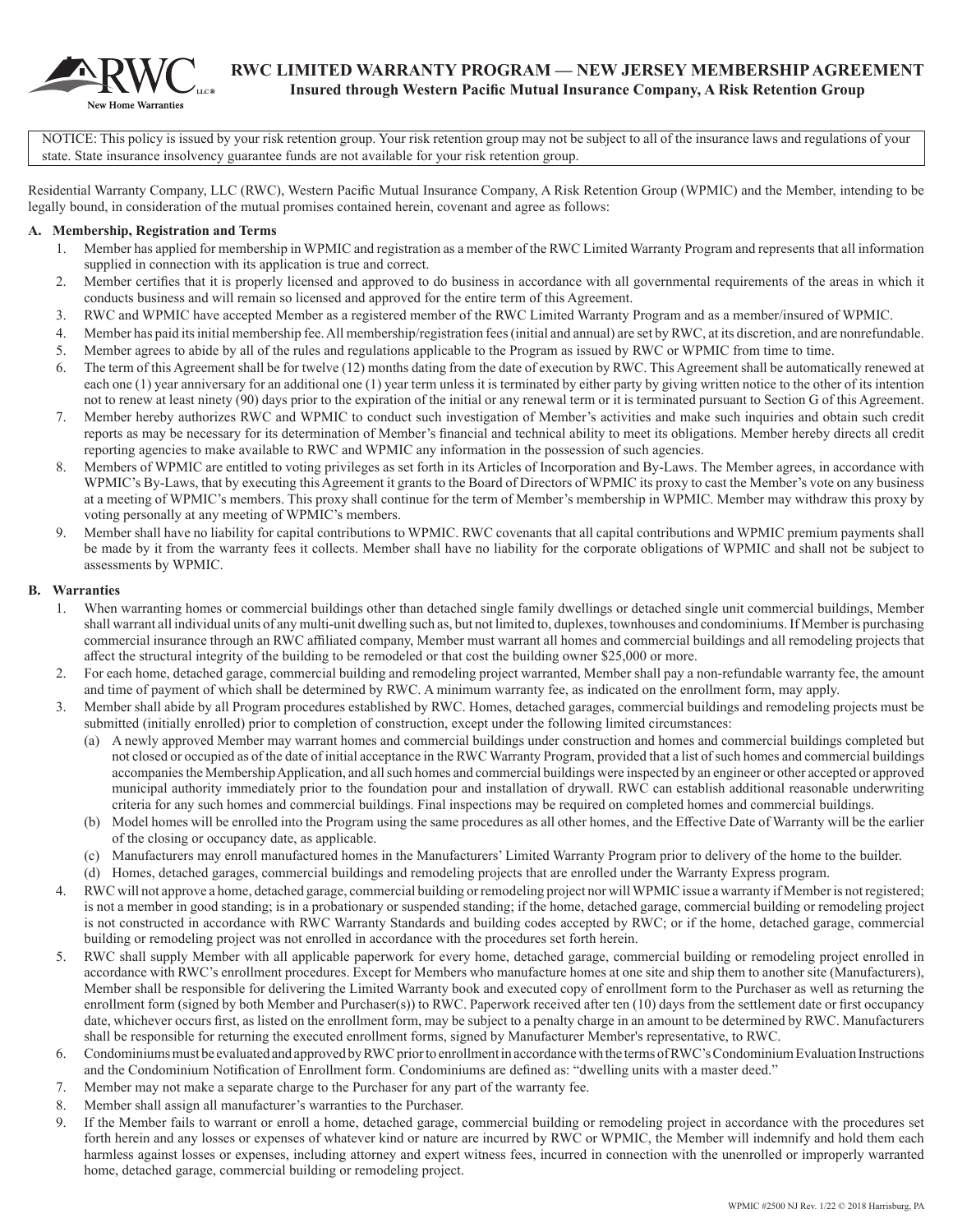## **C. Representations and Sales Agreements**

- 1. Member is authorized to represent to the public that it is a member of the RWC Warranty Program and to use the RWC logo in its business and to represent that it is a WPMIC member, provided that any contract language or advertising copy which makes reference to RWC or WPMIC must be approved by RWC in writing in advance of its use.
- 2. Member shall make no representations concerning RWC that are not contained in the Limited Warranty book, the enrollment form, or the promotional materials provided by RWC, or that are not otherwise pre-approved by RWC. In this connection, Member hereby agrees to indemnify and hold RWC harmless from any unauthorized statement by Member which results in a claim that Member misrepresented the terms of the Limited Warranty.
- 3. Except for Manufacturers, Member shall deliver or otherwise provide access to a sample warranty book, to be furnished by RWC at no charge, to Purchaser on or before the date the Sales Agreement or Earnest Money Contract, or Agreement to Construct a Detached Garage or to perform a Remodeling Project is signed.
- 4. Except for Manufacturers, Members shall incorporate the following language into Member's Sales Agreement or Earnest Money Contract, or Agreement with Purchaser unless Member obtains the express approval of RWC for any changes in this provision:
	- (a) To Construct a Home:

Purchaser has received or otherwise has been provided access to a sample warranty book and has read and understands the ten year limited warranty administered by Residential Warranty Company, LLC. Validation of the Warranty is not guaranteed, but is conditioned on the satisfactory completion of any required inspections, upon Seller's compliance with all of RWC's enrollment procedures, and upon Seller remaining in good standing in the RWC Program. Purchaser understands and agrees that if the above Warranty is validated, it is provided by the Seller in lieu of all other warranties, verbal agreements or representations to the extent permitted by law; and Seller makes no warranty, express or implied, as to quality, fitness for a particular purpose, merchantability, habitability or otherwise, except as is expressly set forth in the Program or as required by law. Purchaser understands and agrees the warranties of all appliances and other consumer products installed in the home are those of the manufacturer or supplier and same are assigned to Purchaser, effective on the date of closing. In any event, Seller shall not be liable for any personal injury or other consequential or secondary damages and/or losses which may arise from or out of any and all defects. Purchaser has an election of remedy. If Purchaser elects a remedy under the Limited Warranty dispute resolution process and an arbitration is conducted, any award resulting from that arbitration shall be binding on all parties.

(b) To Construct a Detached Garage, Commercial Building or to perform a Remodeling Project:

Purchaser has received or otherwise has been provided access to a sample warranty book and has read and understands the limited warranty administered by Residential Warranty Company, LLC. Validation of the Warranty is not guaranteed, but is conditioned on the satisfactory completion of any required inspections, upon Seller's compliance with all of RWC's enrollment procedures, and upon Seller remaining in good standing in the RWC Program. Purchaser understands and agrees that if the above Warranty is validated, it is provided by the Seller in lieu of all other warranties, verbal agreements or representations to the extent permitted by law; and Seller makes no warranty, express or implied, as to quality, fitness for a particular purpose, merchantability, habitability or otherwise, except as is expressly set forth in the Program or as required by law. Purchaser understands and agrees the warranties of all appliances and other consumer products installed in the detached garage, commercial building or remodeling project are those of the manufacturer or supplier and same are assigned to Purchaser, effective on the date of closing or completion of the detached garage, commercial building or remodeling project. In any event, Seller shall not be liable for any personal injury or other consequential or secondary damages and/or losses which may arise from or out of any and all defects. As to any request for warranty performance, Purchaser has an election of remedy. If Purchaser elects a remedy under the Limited Warranty dispute resolution process and an arbitration is conducted, any award resulting from that arbitration shall be binding on all parties.

## **D. Construction and Inspection**

- 1. The Member shall construct all homes, detached garages, commercial buildings and remodeling projects in conformity with RWC's Warranty Standards, RWC approved building codes and all special industry standards recognized by RWC which are in force at the beginning of the construction of the home, detached garage, commercial building or remodeling project. In the event that a home, detached garage, commercial building or remodeling project is not constructed in accordance with an RWC approved model building code, then Member shall have full responsibility for warranty claims arising from such noncompliance for the entire length of the limited warranty. RWC may establish special standards, conditions and tests, including requirements for escrow payments or other methods of protection, with respect to some or all homes, detached garages, commercial buildings and remodeling projects constructed by Member which are high risk in the opinion of RWC.
- 2. RWC approved National Model Codes include:
	- (a) Building Codes
		- (1) International Building Code (IBC)
		- (2) International Residential Code (IRC)
	- (c) Plumbing Codes
		- (1) International Plumbing Code (IPC)

(b) Mechanical Codes (1) International Mechanical Code (IMC)

- (d) Electrical Codes
	- (1) International Building Code (IBC)
	- (2) International Residential Code (IRC)
	- (3) National Fire Prevention Code 70 (NFPA70) (NEC)
- (e) Any building, mechanical, plumbing or electrical code that has been formally adopted by the state, city or local governing body in which the warranted home is located.
- 3. Member shall place all fill material in accordance with HUD Data Sheet 79g or its replacement unless more stringent requirements are called for by the design engineer. If Member is informed by RWC that it is building in an area designated as one with active soil conditions, Member agrees to obtain such soil investigations and reports as may be required by RWC. If such reports indicate a need for a specific foundation design, Member agrees to construct the foundation according to the design of a registered professional engineer to take into account the conditions disclosed by the soil tests. The foundation must be inspected by the engineer or his authorized representative; must conform with all accepted engineering practices for the area; and address specific parameters including, but not limited to, soil conditions (vegetation, fence lines, trails, tracks, slopes, and cut and filled sections), drainage, time of construction, climate conditions, and structural requirements. This provision does not apply to Members who manufacture homes or commercial buildings, but do not erect those homes or commercial buildings on lots.
- 4. If RWC deems it appropriate, Member shall cooperate in spot inspections, periodic inspections and procedures. RWC shall recognize private and governmental inspection departments meeting RWC's criteria. It shall be the Member's responsibility to have every home, detached garage, commercial building or remodeling project inspected and to pay all fees for the inspections and various certificates as may be required by RWC. Manufacturers agree to have each home or commercial building inspected in accordance with the regulations of the State where the manufacturing facility is located. If there are no state requirements regarding routine inspections, Manufacturers agree to obtain inspections from an independent third party inspection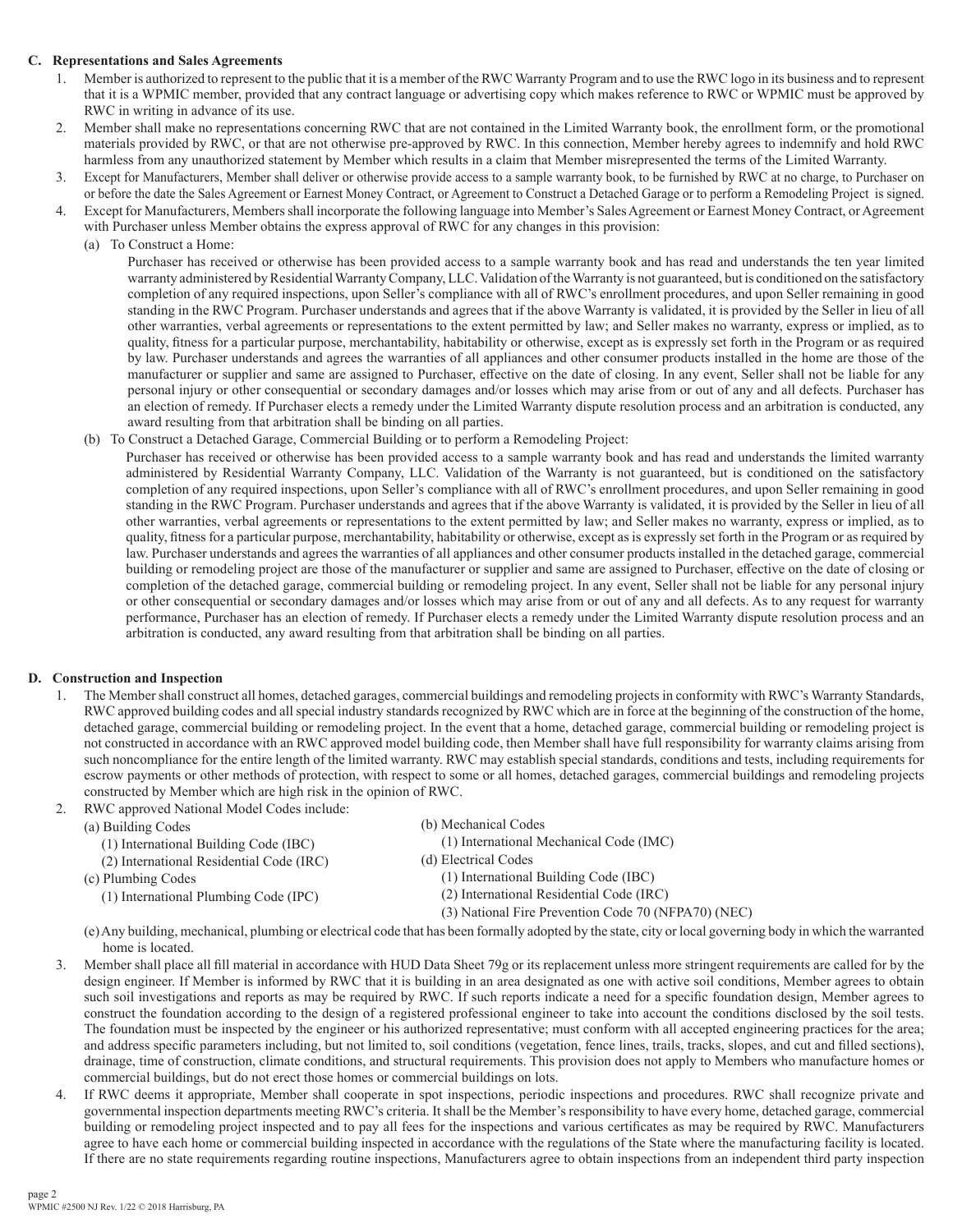agency recognized and accepted by RWC. Manufacturers agree to cooperate with additional periodic inspections and procedures, if RWC deems such additional inspections and procedures appropriate.

- 5. Member represents and warrants to RWC and WPMIC that it has followed the standards and procedures set forth herein and agrees to indemnify and hold them harmless from any loss or expense, including, but not limited to, attorney and expert fees, arising from a breach of these representations and warranties.
- 6. By enrolling a home, detached garage, commercial building or remodeling project for warranty coverage, Member warrants and certifies that it has investigated the soil conditions under and around the home, detached garage, commercial building or remodeling project and complied with the requirements of paragraph D.3.

#### **E. Warranty Obligations**

- 1. Member shall, at its own expense, perform all obligations as set forth in the RWC Warranty Program and this Agreement which include meeting the Warranty Standards upon notice from the Purchaser without the necessity of RWC intervention. In consideration of the fee structure granted, Member agrees to reimburse RWC and WPMIC for all costs and losses which either incurs, including, but not limited to, inspection, counsel and expert fees, relating to coverage during those periods when Member is the warrantor under the provisions of the applicable Limited Warranty book, regardless of whether Member has breached its obligations hereunder.
- 2. If Member fails or refuses to perform its warranty obligations under the RWC Warranty Program for any reason, WPMIC will perform the Member's obligations. If WPMIC fulfills Member's obligations or if WPMIC or RWC incurs any loss, cost or expense, including, but not limited to, inspection, attorney and expert fees, by reason of Member's failure to perform hereunder or by reason of a dispute between Member and Purchaser, Member shall, upon demand, and regardless of whether Member is held liable to Purchaser, reimburse WPMIC and RWC for all expenses incurred in so performing or by reason of such failure or dispute, including, but not limited to, cost of materials, labor, architect fees, engineering fees, attorney fees, expert fees, incidental expenses including lodging, transportation and related expenses from Member and cost of collection of such reimbursement. In addition, Member shall indemnify and hold harmless WPMIC and RWC against any and all expenses, including attorney fees, incurred by them as a result of Member's failure or refusal to perform or delay in performance. In addition, Member shall pay interest to RWC or WPMIC as appropriate, at the rate of eighteen percent (18%) per annum on all sums due to RWC or WPMIC hereunder if such sums are not paid within thirty (30) days of demand by RWC or WPMIC.
- 3. During that period when WPMIC is the Warrantor under the provisions of the applicable Limited Warranty book, WPMIC represents that it will perform its obligations with respect to warranted structural defects as set forth and defined in the Program without the right of subrogation against the Member provided that:
	- (a) the defect or symptoms of the subsequent occurrence of a defect first arose during that period when WPMIC is the Warrantor under the provisions of the applicable Limited Warranty book for that home, detached garage, commercial building or remodeling project; and
	- (b) Member did not attempt to conceal or cosmetically repair the defect or symptoms of the subsequent occurrence of a defect during that period when Member is the Warrantor under the provisions of the applicable Limited Warranty book; and
	- (c) the defect does not arise from Member's failure to construct the home, detached garage, commercial building or remodeling project in compliance with RWC Warranty Standards; and
	- (d) the defect does not arise from Member's failure to adhere to Member's responsibilities hereunder.

If Member repairs a warranted structural defect during the period where the Member is the Warrantor under the provisions of the applicable Limited Warranty book, RWC must be notified. Member will remain responsible for all defects if the defect or its symptoms arose during the period when the Member was Warrantor under the provisions of the applicable Limited Warranty book and the Member failed to adequately repair the defect. Member must provide to RWC an inspection report from a licensed engineer showing repairs are in compliance with the plan of repair.

4. WPMIC represents that it will indemnify and hold Member harmless against the payment of any money judgment, order or decree made by an arbitrator, court or administrative agency of competent jurisdiction as a result of a breach by WPMIC of its representations contained in paragraph E.3. hereof.

## **F. Warranty Resolution**

- 1. All unresolved warranty issues by the Purchaser against the Member arising under the RWC Warranty Program shall be referred to RWC for settlement in accordance with the procedures established by RWC.
- 2. Member shall have a representative present when RWC performs an Inspection. RWC will notify Member in advance of the scheduled time and date.
- 3. Member shall cooperate fully in the warranty resolution process including full cooperation with an investigator appointed by RWC. In this connection, Member shall, upon request, furnish RWC or its investigator with copies of the design and specifications of the home, detached garage, commercial building or remodeling project, certification of drainage, soil and compaction tests, warranty or customer service files and any and all further investigations conducted by Member or its representatives. Certification of drainage, soil and compaction tests will not be required of Members who manufacture homes or commercial buildings, but do not erect those homes or commercial buildings on lots.
- 4. Member shall be bound by and shall comply with the decision of RWC. Member agrees that it will not commence any arbitration proceeding with Purchaser unless expressly permitted to do so in the applicable limited warranty and will not otherwise challenge RWC's decision.
- 5. In the event that an unresolved warranty issue between Member and Homeowner/Property Owner is submitted to arbitration as provided in the warranty book, Member agrees to be bound by the arbitrator's decision. Member shall have a representative present at the arbitration hearing.
- 6. If Member fails to perform its obligations hereunder, in a timely and good and workmanlike manner including the restoration of repaired affected areas to their original condition as required by the RWC Warranty Program and subject to its terms, conditions, standards and exclusions, such failure shall be considered a failure to perform as governed by paragraph E.2. hereof.
- 7. Member shall be responsible for all arbitration fees on homes.

## **G. Termination or Suspension**

- 1. Member will be considered not to be in good standing and RWC may terminate Member's registration and membership in the RWC Warranty Program and in WPMIC, as well as the registration and membership of any person or organization controlling, controlled by, or under common control with Member, if, in the opinion of RWC, Member:
	- (a) falsified material information in connection with its application for initial or re-registration, home, detached garage, commercial building or remodeling project enrollment, or another matter;
	- (b) has lost its license to do business or has become noncompliant with any governmental requirements of the areas in which it builds or remodels;
	- (c) did not inform RWC of a change of its ownership;
	- (d) did not inform RWC of an adverse change in its financial standing which could impair its ability to meet its obligations;
	- (e) did not meet RWC's requirements of financial strength and stability or professional competence and ethical conduct with customers;
	- (f) develops a financial condition or claim history which RWC finds unacceptable;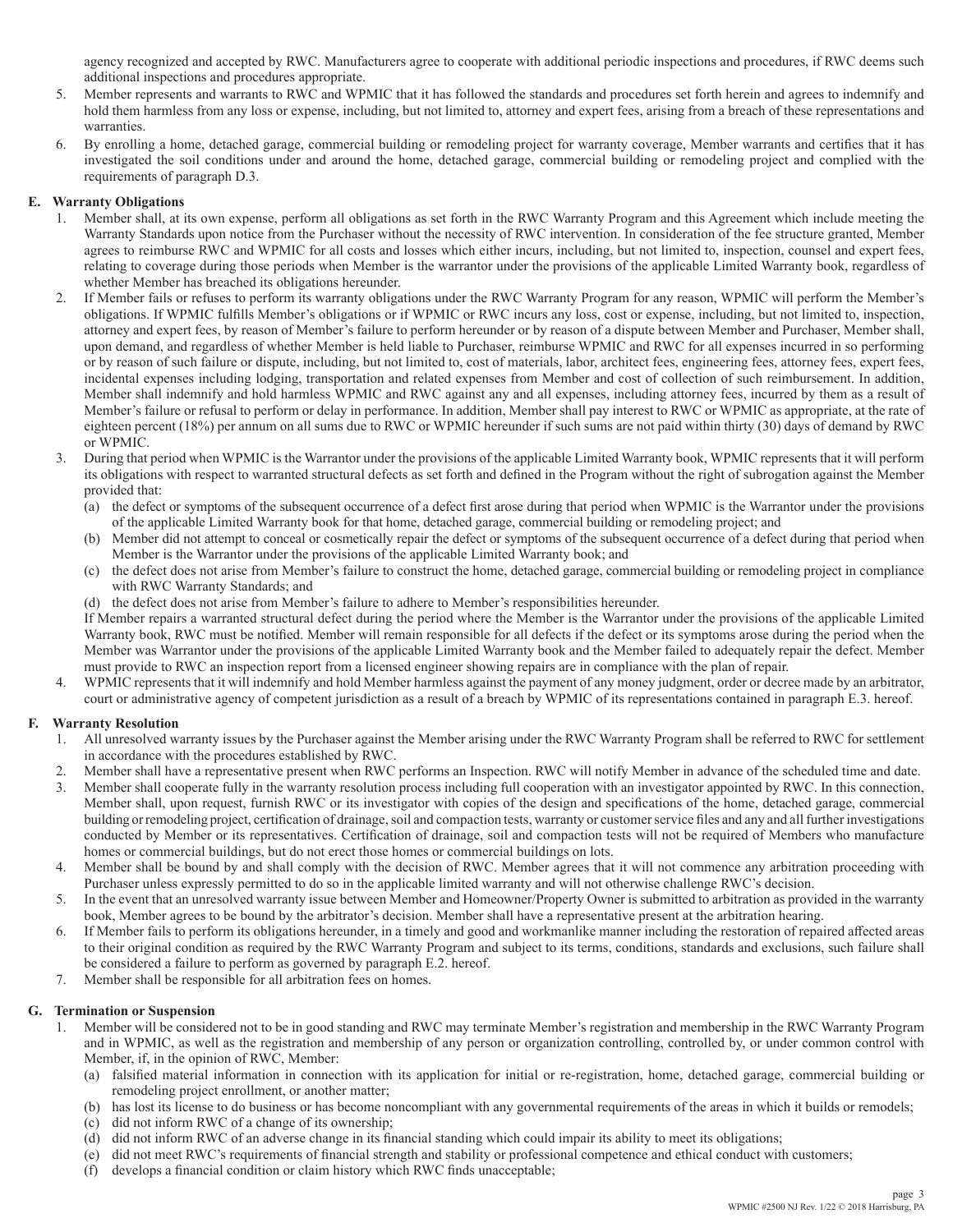- (g) does not construct homes, detached garages, commercial buildings or remodeling projects which comply with RWC approved building codes, RWC Warranty Standards or other standards adopted by RWC (RWC shall have the right to perform any spot inspections to verify Member's compliance with this provision);
- (h) does not have homes, detached garages, commercial buildings or remodeling projects inspected as may be required by RWC or does not provide an engineer's certification or an acceptable inspection report;
- (i) does not enroll homes, detached garages, commercial buildings or remodeling projects in a timely manner;
- (j) does not respond to a notice from a Homeowner/Property Owner or RWC in a timely fashion;
- (k) does not cooperate in the warranty resolution process established by RWC or does not comply with a voluntary agreement with the Homeowner/ Property Owner or a decision rendered by RWC or an arbitrator;
- fails to notify RWC in writing that a legal proceeding has been commenced against Member;
- (m) furnishes a Warranty to a Homeowner/Property Owner when the home, detached garage, commercial building or remodeling project is not preregistered or properly enrolled with RWC; or
- (n) otherwise fails to comply with the terms of this Agreement or the procedures of the Program.

Additionally, Member agrees to indemnify and hold RWC and WPMIC harmless from any claims or damages which are proximately caused by any of the foregoing acts or omissions by Member.

- 2. Member and RWC also may terminate this Agreement by giving notice to the other as provided in paragraph A. 6 of this Agreement.
- 3. No termination hereunder by RWC or by the Member shall in any way affect or impair the rights and obligations of RWC, WPMIC or the Member under this Agreement with respect to any homes, detached garages, commercial buildings or remodeling projects warranted in the Program prior to termination, provided that as of the date of termination:
	- (a) all applicable Enrollment forms and inspection documents have been received and processed by RWC; and
	- (b) full warranty payment has been received by RWC.
- 4. If a membership is terminated by RWC for cause, RWC at its option may also terminate the membership of any other "affiliated Member." An affiliated Member is defined as a Member in which the terminated Member has an ownership interest of at least ten percent (10%) or in which the principals of the terminated Member serve as officers or directors. If RWC should exercise its option to terminate the membership of an affiliated Member under this paragraph, it may reinstate that affiliated Member as a Member if, in its sole discretion, RWC determines that the terminated Member or its principals are not in a position to control the affiliated Member.
- 5. Whenever RWC believes that there may be reason to terminate membership hereunder, it may immediately suspend Member by giving written notice to Member. Such suspension may be for a period of up to sixty (60) days in order to allow RWC time to investigate the situation. No homes, detached garages, commercial buildings or remodeling projects may be enrolled or warranted in the RWC Warranty Program during the period of suspension. If, after completion of its investigation, RWC does not terminate the membership, Member shall be reinstated with full rights and privileges of a participating Member, provided, however, that such reinstatement shall not affect the right of RWC to suspend or terminate Member in the future based on new or additional information.
- 6. During suspension or following termination, Member shall not in any way advertise or display itself as being a member of the RWC Warranty Program, shall not use and shall return all materials bearing the RWC logo or any reference to the Program, including references to WPMIC; and shall notify promptly in writing any person who is at that time under contract to purchase a home, detached garage, commercial building or remodeling project from Member, that Member has been suspended or terminated, as the case may be, and that the RWC Warranty Program will not be available. Should Member fail to take the steps set forth herein during suspension or following termination, it shall indemnify and hold harmless RWC and WPMIC against any and all expenses incurred and losses suffered, including, but not limited to, attorney fees, by either of them as a result.
- 7. Termination of a Member's participation in the Program automatically terminates membership in WPMIC and Member shall have no rights with respect thereto other than rights set forth in paragraphs E.3. and E.4. hereof regarding homes, detached garages, commercial buildings or remodeling projects enrolled prior to the termination date.

## **H. Alternate Forms of Security**

- 1. **Corporations Only:** In order to induce RWC and WPMIC to accept Member into the RWC Warranty Program and as a Member of WPMIC, Member represents, warrants and certifies to RWC that the "adjusted stockholder equity" of Member as of the date hereof is as stated on the most recent financial statement Member has submitted to RWC. For purposes of this Agreement, adjusted stockholder equity means total equity, as reflected on Member's financial statements, presented in accordance with generally accepted accounting principles, consistently applied, reduced by an amount equal to the total of loans to related parties, accounts receivable which are over ninety (90) days old, and intangible assets.
- 2. At the request of RWC or WPMIC, Member agrees to provide a certification of its equity within fifteen (15) days of the request.
- 3. If Member fails to supply any certifications, or if a certification fails to disclose a minimum adjusted stockholder equity of at least eighty percent (80%) of the amount stated on the financial statement referenced in Section H.1., then RWC shall be entitled to suspend or terminate Member's registration and membership as set forth in Section G.1. If Member's adjusted stockholder equity falls below eighty percent (80%) of the amount stated on the financial statement referenced in Section H.1., and RWC is not notified in writing within ten (10) days of that occurrence, then the undersigned hereby declare that they shall personally indemnify and hold RWC and WPMIC harmless against any and all expenses and losses, including attorney fees, incurred because of Member's failure to fulfill its obligations and responsibilities as stated in this Agreement and in the Warranty Program.
- 4. If Member is required to furnish RWC with an Alternate Form of Security (such as, but not limited to, a Letter of Credit, Surety Bond, Certificate of Deposit, or Escrow Agreement) as a condition of acceptance or retention of Member into the RWC Warranty Program and into membership in WPMIC, Member agrees that RWC or WPMIC may draw upon the full amount of the Security in the event that Member breaches any of its obligations under this Agreement or under any other prior agreement Member has had with RWC and/or WPMIC; or if Member fails to renew the Security with a replacement satisfactory in form and substance to RWC at least thirty (30) days prior to the expiration of such Security or its replacement. In the event of such a draw, RWC shall hold the proceeds of such Security as a deposit against Member's obligations hereunder. At such time as Member's obligations hereunder have been satisfied in full, RWC shall return any balance to Member. RWC shall not be under any obligation to pay interest to Member with respect to such amounts, and RWC's determination of reimbursement shall be final and conclusive.

## **I. Miscellaneous Provisions**

1. If a claim is made against Member or WPMIC concerning a home, detached garage, commercial building or remodeling project covered by the RWC Warranty Program, Member shall, upon request, assign to WPMIC any rights which it may have against a supplier, manufacturer, subcontractor or other person for work performed or materials supplied in connection with such claim.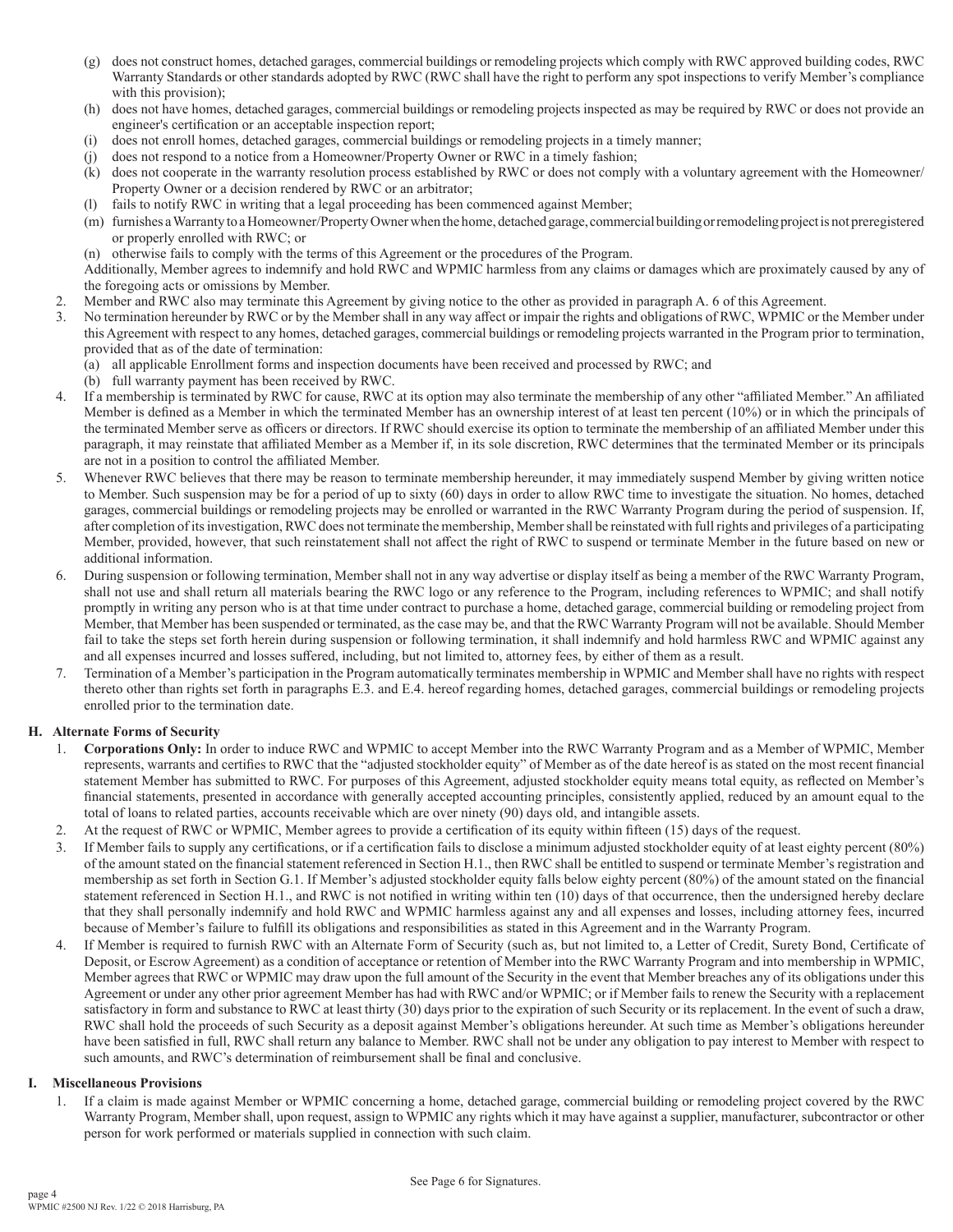- 2. Whenever timely performance is called for hereunder, the time there for shall be extended to the extent performance is delayed by an event not caused by the conduct of the person obligated to perform. Such events include, but are not limited to, acts of God or the public enemy, war, riot, civil commotion or governmental conduct.
- 3. If a claim is made against Member or WPMIC concerning a home, detached garage, commercial building or remodeling project covered by the RWC Warranty Program, escrowed monies being held by the Owner of the home, detached garage, commercial building or remodeling project shall be considered separate and apart from and cannot affect the terms of this Agreement or the terms of the Limited Warranty.
- 4. This Agreement contains the entire understanding of the parties and cannot be altered or amended in any way except by a formal written instrument signed by all of the parties hereto.
- 5. Should legal action arise between the parties involving this Agreement, the substantially prevailing party shall be reimbursed for reasonable attorney and expert witness fees by the other party. Should any provision of this Agreement be determined by a court of competent jurisdiction to be unenforceable, that determination will not affect the validity of the remaining provisions.
- 6. Member acknowledges that RWC is an administrator and not a warrantor or insurer. Member agrees to indemnify RWC and hold it harmless from any loss or expense, including attorney fees, if Member should ever claim otherwise.
- 7. This Agreement shall be interpreted and enforced in accordance with the laws of the state in which Member maintains its principal place of business.
- 8. This Agreement is not assignable by Member without the prior written consent of RWC.
- 9. This Agreement is binding on the parties, their heirs, executors, administrators, successors and assigns.
- 10. All notices required hereunder must be in writing and sent by certified mail, postage prepaid, or other such form of notice deemed acceptable by RWC to the recipient at the respective address shown hereon or to whatever other address the party may designate in writing. Member must inform RWC of any change in address in writing.
- 11. Failure of either party to insist upon compliance with any provision of this Agreement shall not constitute a waiver of the provision.
- 12. Whenever appropriate, it is intended that the use of one gender herein includes all genders and the singular includes the plural.
- 13. The effective date of this Agreement shall be the date of execution by RWC.
- 14. All terms not defined herein shall have the meanings ascribed in the Limited Warranty book containing the Warranty Resolution Procedures, and Approved Standards which are referred to herein as the "RWC Warranty Program."
- 15. This Agreement does not create an agency. Member is not an agent of RWC or WPMIC, and Member and its employees are not authorized to hold themselves out as agents of RWC or WPMIC. Member and its employees have no authority to bind or obligate RWC or WPMIC. Member agrees to indemnify and hold RWC and WPMIC harmless against any and all expenses incurred and losses suffered, including, but not limited to, attorney fees by either of them as a result of Member's violation of this provision.
- 16. Member agrees to maintain all terms of the Membership Agreement in confidence and not to disclose any such terms to any person or entity.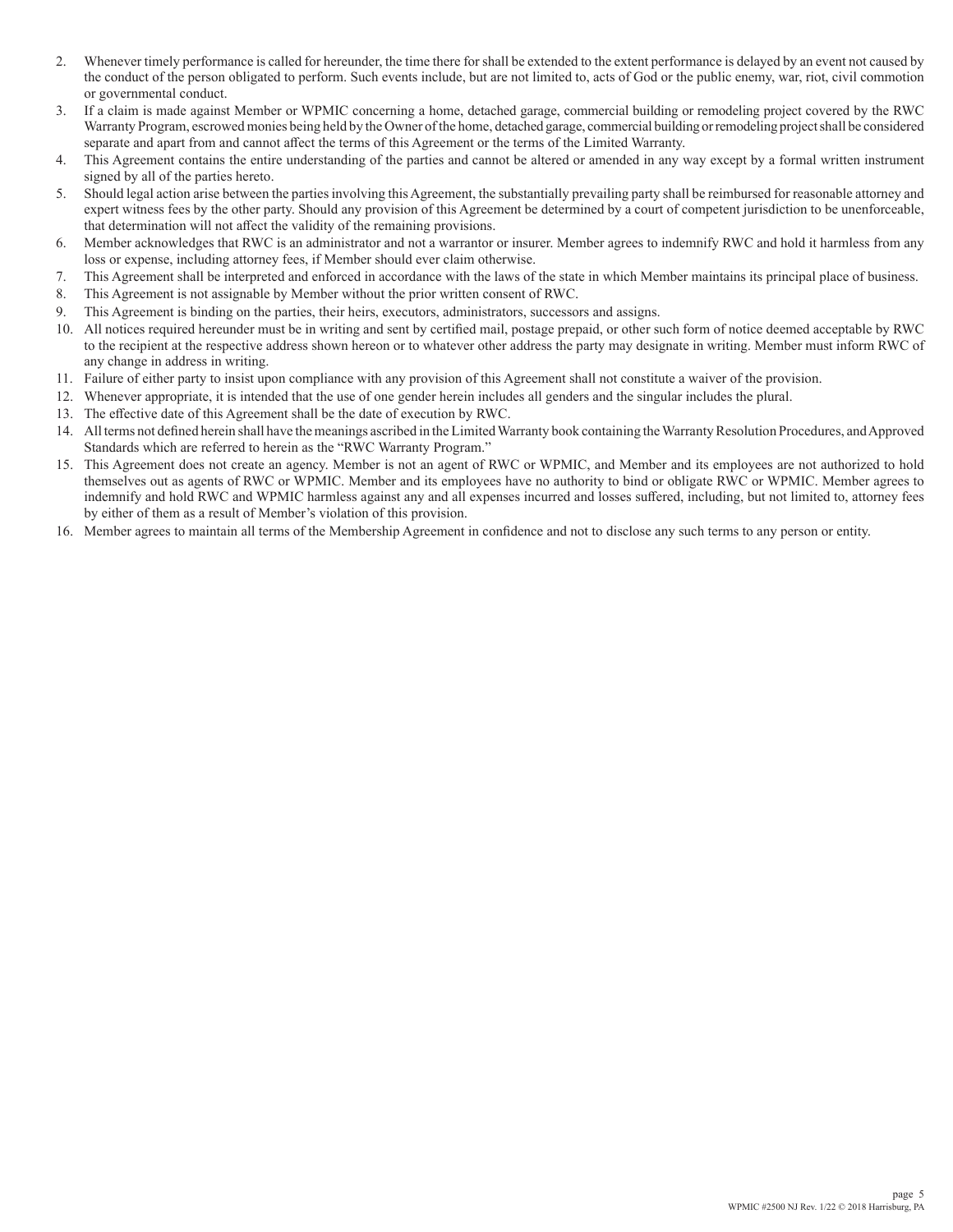|                                                             | offices at 5300 Derry Street, Harrisburg, PA 17111, Western Pacific Mutual Insurance Company, a Risk Retention Group (WPMIC), with offices at 9265                                                                             |
|-------------------------------------------------------------|--------------------------------------------------------------------------------------------------------------------------------------------------------------------------------------------------------------------------------|
|                                                             | Company Name: indicate whether a corporation, partnership, individual or other                                                                                                                                                 |
|                                                             |                                                                                                                                                                                                                                |
|                                                             | Complete Address of Company                                                                                                                                                                                                    |
|                                                             |                                                                                                                                                                                                                                |
| Date of Execution by Member                                 | MEMBER: Member Company Name (print or type)<br>By                                                                                                                                                                              |
| DCA Registration Number                                     | Signature and Title of Principal or Corporate Officer                                                                                                                                                                          |
|                                                             |                                                                                                                                                                                                                                |
|                                                             | Proprietor/Spouse                                                                                                                                                                                                              |
|                                                             | RESIDENTIAL WARRANTY COMPANY, LLC (RWC)                                                                                                                                                                                        |
|                                                             |                                                                                                                                                                                                                                |
| Date of Execution by RWC                                    |                                                                                                                                                                                                                                |
| <b>RWC Registration Number</b><br>(If Presently Registered) | WESTERN PACIFIC MUTUAL INSURANCE COMPANY, (WPMIC)<br>A Risk Retention Group                                                                                                                                                    |
|                                                             | By the contract of the contract of the contract of the contract of the contract of the contract of the contract of the contract of the contract of the contract of the contract of the contract of the contract of the contrac |

**By signing this area you are agreeing to act in the capacity of a Surety and are acknowledging and agreeing to the Surety agreement.**

| NOTE: You are signing this Surety Agreement in an individual capacity, not as an officer of the company, therefore, please do not use a title. |                       |  |
|------------------------------------------------------------------------------------------------------------------------------------------------|-----------------------|--|
| <b>SURETY:</b>                                                                                                                                 | <b>ADDRESS:</b>       |  |
| Signature                                                                                                                                      | <b>Street Address</b> |  |
| Social Security Number                                                                                                                         | City, State, Zip      |  |
| Signature                                                                                                                                      | <b>Street Address</b> |  |
| Social Security Number                                                                                                                         | City, State, Zip      |  |
| Signature                                                                                                                                      | <b>Street Address</b> |  |
| Social Security Number                                                                                                                         | City, State, Zip      |  |
| Signature                                                                                                                                      | <b>Street Address</b> |  |
| Social Security Number                                                                                                                         | City, State, Zip      |  |
| Signature                                                                                                                                      | <b>Street Address</b> |  |
| Social Security Number                                                                                                                         | City, State, Zip      |  |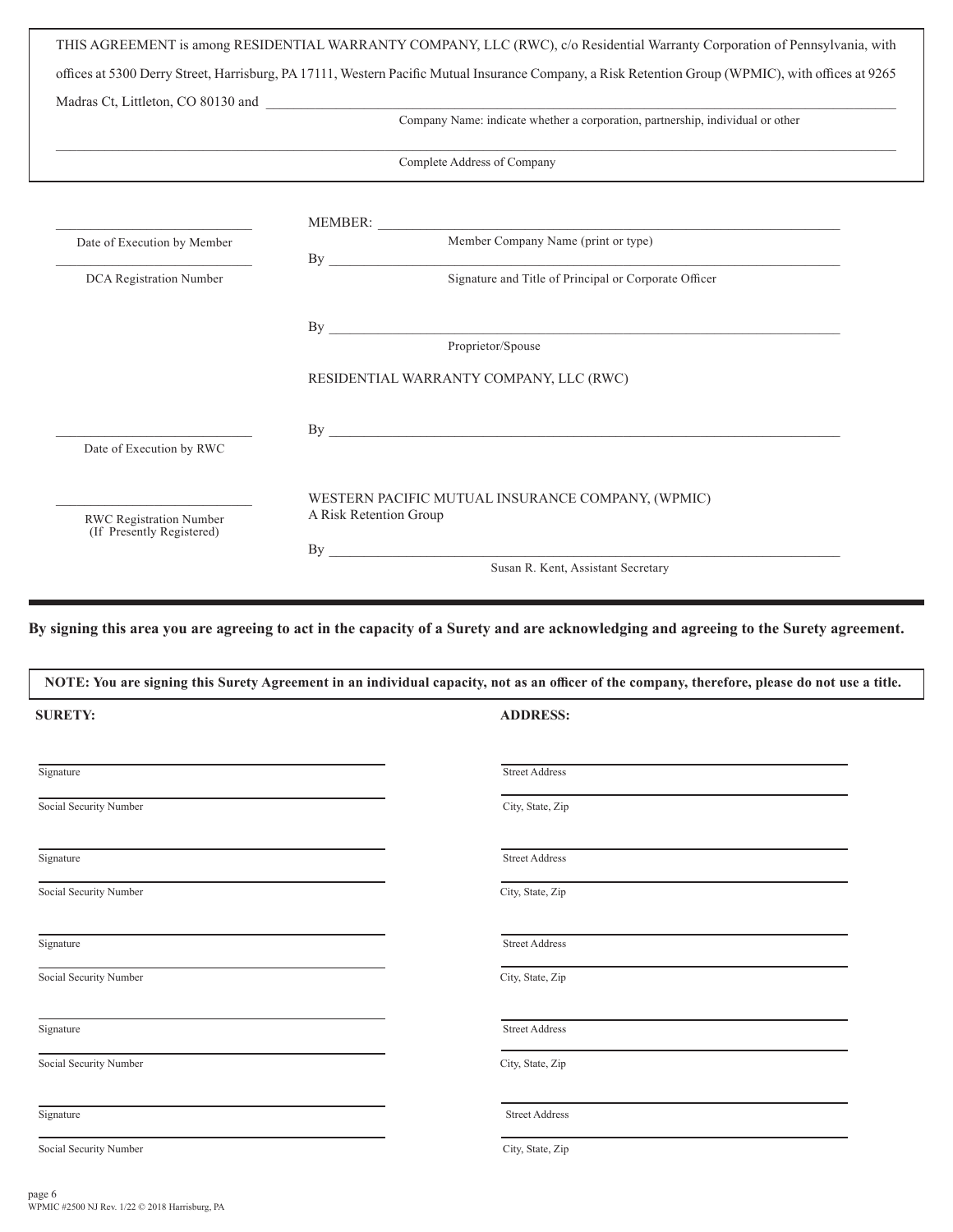## **SURETY AGREEMENT, An Explanation and Its Applicability**

The success of RWC is based on its management of risks. This is the reason for RWC's stringent membership criteria — better Members represent lower risk.

**The Surety Agreement does not add any additional liability beyond the terms of the Warranty and Membership Agreement.** The purpose of the Surety Agreement is simple: the Member which provides the RWC Warranty is making certain representations and commitments. If it does not honor its commitment, another entity or individual(s) agrees to do so. If the RWC Member does what it says it will do, the Surety Agreement will not have any impact.

The Member's primary obligation is during those periods of time in which the Member is identified as the Warrantor in the applicable Limited Warranty book. However, the Member's (i.e. corporation or surety) responsibilities extend past those periods of time if the Member breaches any of its obligations under the Warranty, under the Membership Agreement, or under any Addenda signed by the Member. **Liability is limited to Member's liability to RWC and WPMIC.**

Regarding exchange, etc. of collateral or changes to the terms of Member Obligations, the purpose of this language is to prevent WPMIC's involvement in disputes among sureties and builders.

The Surety Agreement is binding upon heirs and assigns. This is reiterating that if responsibility passes to heirs and assigns, the original commitment to the warranty will be honored.

If RWC requests a Surety Agreement and the corporate officers do not want to provide such an agreement, an Alternate Security may be acceptable provided it is approved by RWC.

# **SURETY AGREEMENT**

To induce RESIDENTIAL WARRANTY COMPANY, LLC (RWC) to accept Member into the RWC Warranty Program and intending to be legally bound, the undersigned (each jointly and severally, if more than one) agrees to act as unconditional surety to RWC and to Western Pacific Mutual Insurance Company, A Risk Retention Group (WPMIC), with respect to all of Member's duties and obligations pursuant to the foregoing Membership Agreement (Agreement), including interest due on late payments or reimbursements by Member and any costs, legal fees and expenses incurred by RWC or WPMIC in the enforcement of any of the foregoing (Member Obligations).

Surety consents that RWC or WPMIC may, at its sole option, without in any way affecting Surety's liability hereunder: (a) exchange, surrender or release any or all collateral security or any guaranty or surety held by RWC or WPMIC for any of the Member Obligations; (b) renew, extend, modify, supplement, amend, release, alter or compromise the terms of any or all of the Member Obligations; and (c) waive any of RWC or WPMIC's rights, remedies, benefits or security against Member or any other surety.

CONTINUING SURETY. This Surety Agreement shall be a continuing one and shall be binding upon Surety regardless of how long before or after the date hereof any of the Member Obligations were or are incurred.

EXTENT OF SURETY'S LIABILITY. Surety's liability hereunder shall be for the full amount recoverable by RWC from Member under the Membership Agreement and warranty and for the full amount recoverable by WPMIC from Member under the Membership Agreement and warranty, including, but not limited to, claim payments, costs of repairs, interest due on late payments or reimbursement by Member, and any costs, legal fees and expenses incurred by RWC and/or WPMIC in the enforcement of any Member Obligation and in the enforcement of this Surety Agreement.

UNCONDITIONAL LIABILITY. Surety's liability hereunder is absolute and unconditional and shall not be reduced, diminished, released or affected in any way by reason of: (a) any failure of RWC or WPMIC to obtain, retain, or preserve, or the lack of enforcement of, any rights against any person, firm or entity (including, without limitation, any other Surety) or in any property (including, without limitation, collateral security for any of the Member Obligations); (b) the invalidity or unenforceability of any such rights which RWC or WPMIC may attempt to obtain; (c) any delay in enforcing or any failure to enforce such rights, even if such rights are thereby lost; or (d) any delay in making demand on the Member or any other Surety for performance or payment of any part or all of the Member Obligations.

WAIVERS. Surety hereby waives all notices of any character whatsoever with respect to this Surety Agreement and the Member Obligations, including without limitation: notice of the present existence or future incurring of any Member Obligations; the amount, terms and conditions thereof; and any defaults thereon. The death, incapacity or legal incompetence of any Surety shall in no way affect the liability hereunder of that or any other Surety.

SATISFACTION. In the event that the Member Obligations are satisfied in full by Member or any other Surety, RWC and WPMIC shall return this Agreement to Surety marked "satisfied" upon the express written request of Surety and then only upon the latter of ninety-one (91) days from the date of the last payment on the Member Obligations, or ten (10) years from the final enrollment of the last enrolled unit.

PAYMENT OF COSTS AND ATTORNEY FEES. In addition to all other liabilities of Surety hereunder, Surety also agrees to pay to RWC and WPMIC on demand all costs and expenses (including reasonable attorney fees and legal expenses) which may be incurred in the enforcement of any of the Member Obligations or this Surety Agreement.

NOTICES TO RWC OR WPMIC BY SURETY. Any notice to RWC or WPMIC by Surety pursuant to the provisions hereof shall be sent certified mail, return receipt requested to the addresses set forth in the Agreement.

MISCELLANEOUS. This Agreement shall be binding upon Surety and Surety's heirs, executors, administrators, successors, assigns and other legal representatives, and shall inure to the benefit of RWC, WPMIC and their representatives, successors and assigns. The rights and remedies of RWC and WPMIC under this Surety Agreement are cumulative and shall be in addition to any other rights and remedies available to them, at law or in equity, all of which may be exercised singly or concurrently. In the event that this Agreement is preceded or followed by any other guaranty or surety agreement(s), all rights granted RWC or WPMIC in such agreement(s) shall be deemed to be cumulative. If any provision of this Agreement shall for any reasonable cause be held to be invalid or unenforceable, such invalidity or unenforceability shall not affect any other provisions hereof, but this Agreement shall be construed as if such invalid or unenforceable provision had never been contained herein. Surety intends this to be a sealed instrument and to be legally bound hereby. All issues arising hereunder shall be governed by the laws of the Commonwealth of Pennsylvania.